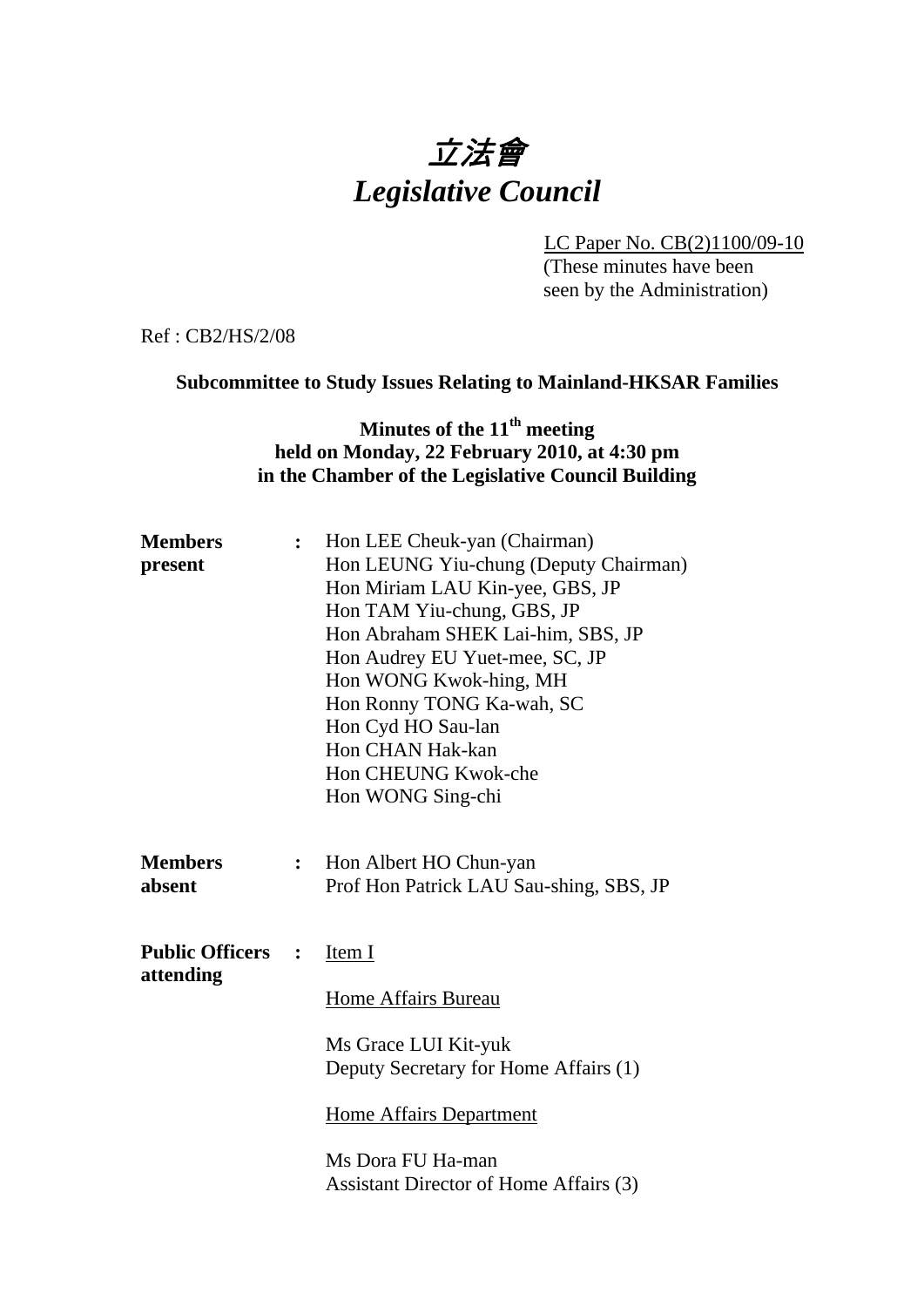#### Social Welfare Department

Ms LUNG Siu-kit Assistant Director (Social Security)

Miss Maria LAU Chief Social Work Officer (Family & Child Welfare) 1

**Deputations :** Item I **by invitation** 

Society for Community Organization

Ms SZE Lai-shan Community Organizer

Split Families Concern Group

Ms HO Yuk-lin Member

**International Social Service Hong Kong Branch** 

Ms Iris LIU Director of Programme

#### **Community Development Alliance**

Ms WONG Wing-chi Community Organizer

關注中港家庭權利聯席

Mr TSANG Koon-wing Member

Mission To New Arrivals Ltd.

Rev. LEUNG Yau-tung General Secretary

New Women Arrivals League

Ms YEUNG Mei Chairman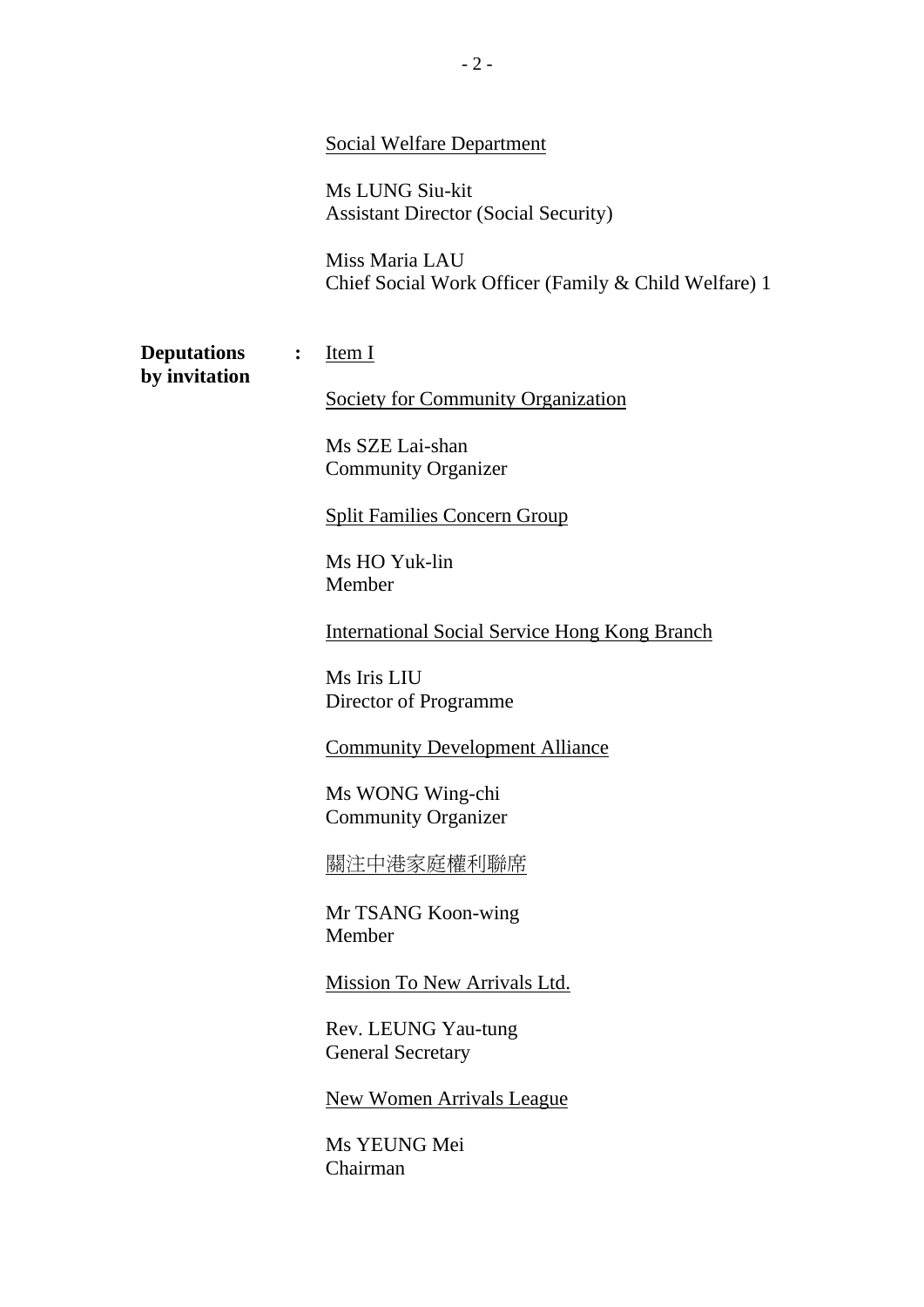#### Mainland-Hong Kong Families Rights Association

Ms LEUNG Choi-lai Member

Mr CHAN Wai-hung Member

Christian Action

Ms LEE Wing-chong Manager, Social Services Department

**Concerning CSSA Review Alliance** 

Mr AU YEUNG Tat-chor Community Organizer

Justice and Peace Commission of the Hong Kong Catholic Diocese

Mr John CHUNG Ping-lam Committee Member

Hong Kong Christian Institute

Mr LEE Ling-hon Programme Secretary

- **Clerk in : Miss Betty MA** Attendance **Chief Council Secretary (2) 4**
- **Staff in :** Miss Florence WONG Attendance Senior Council Secretary (2) 5

Miss Maggie CHIU Legislative Assistant (2) 4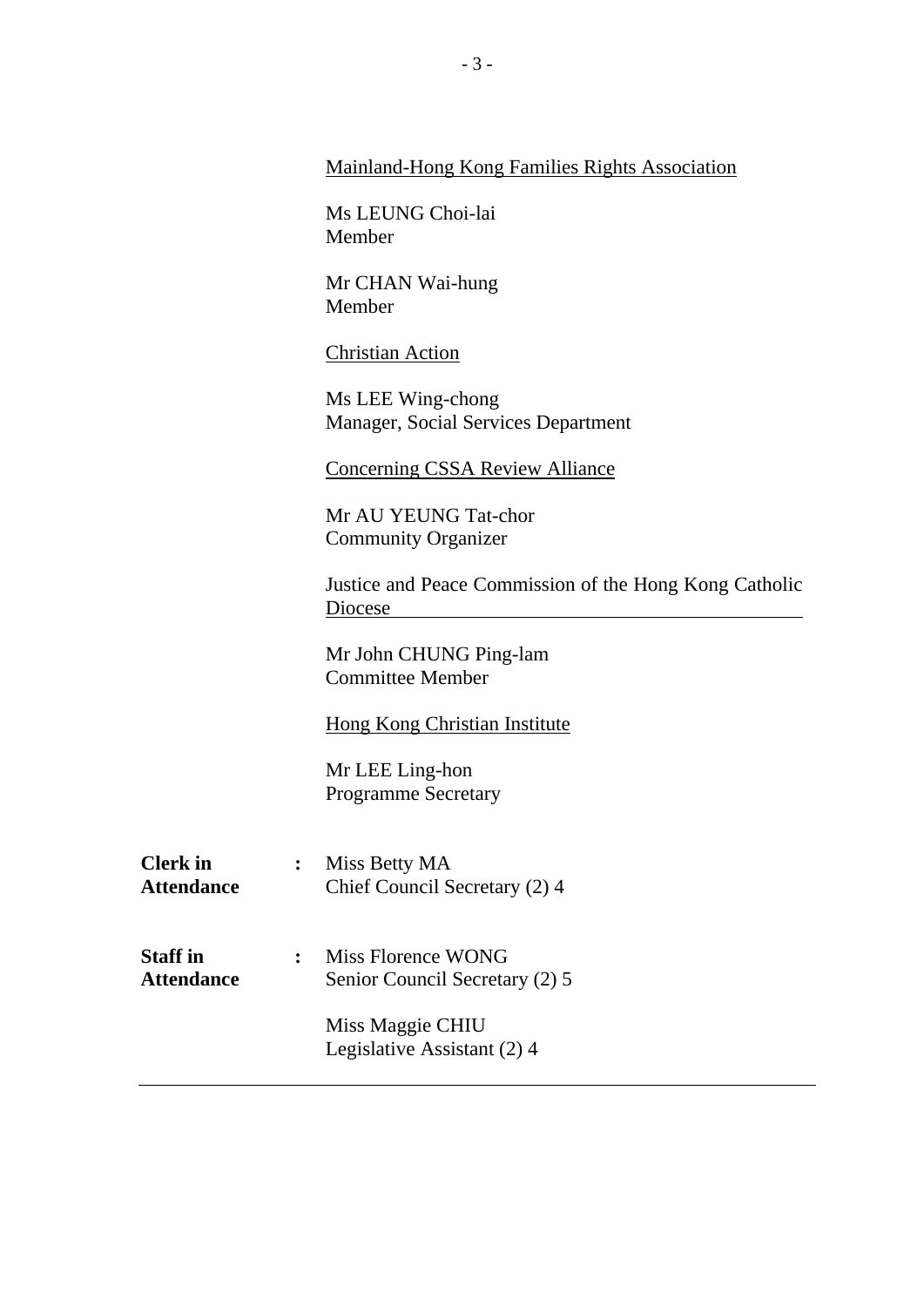- Action
- **I. Support services for families with new arrivals from the Mainland and with members on Two Way Permits**

[LC Paper Nos. CB(2)870/08-09(01), CB(2)915/09-10(01), CB(2)981/09-10(01) to (06) and IN22/08-09]

1. The Subcommittee deliberated (index of proceedings attached at **Annex**).

2. The Subcommittee received views from 12 deputations on support services for families with new arrivals from the Mainland and with members on Two Way Permits (TWPs). Major views of the deputations are summarised below –

- (a) the Government lacked cross-departmental policy to support cross-boundary families, especially those comprised Mainland single mothers who were not eligible for One Way Permits (OWPs), Comprehensive Social Security Assistance (CSSA) and subsidised public healthcare services. The Government should liaise with the Mainland authorities to open a channel for Mainland single mothers of Hong Kong children to apply for OWPs and allowing them to use subsidised public services during their stay in Hong Kong;
- (b) the Administration should enhance the frontline staff's awareness on the needs of Mainland-Hong Kong families;
- (c) there were inadequate integration and retraining progrmmes as well as bridging courses for pursuing further education for adult new arrivals. The Administration should provide more tailor-made programmes to facilitate the new arrivals and Mainland residents of Hong Kong families waiting for OWPs to facilitate their early integration into the community and develop their full potentials;
- (d) the Integrated Family Service Centres (IFSCs) could not completely replace the former post-migration centres (PMCs) in meeting the specific needs of newly arrived members of Hong Kong families;
- (e) the Home Affairs Bureau (HAB) should redeploy resources released from the terminated Neighbourhood Level Community Development Projects (NLCDPs) to assist the new arrivals;
- (f) the Administration should strengthen the support services, in particular the provision of emergency funds and short-term food assistance, to the Mainland-Hong Kong families with a view to assisting them to tide over financial difficulties;
- (g) the CSSA Scheme failed to provide a safety net for Hong Kong families with new arrivals from the Mainland and members on TWPs. It was noteworthy that newly arrived women were required to seek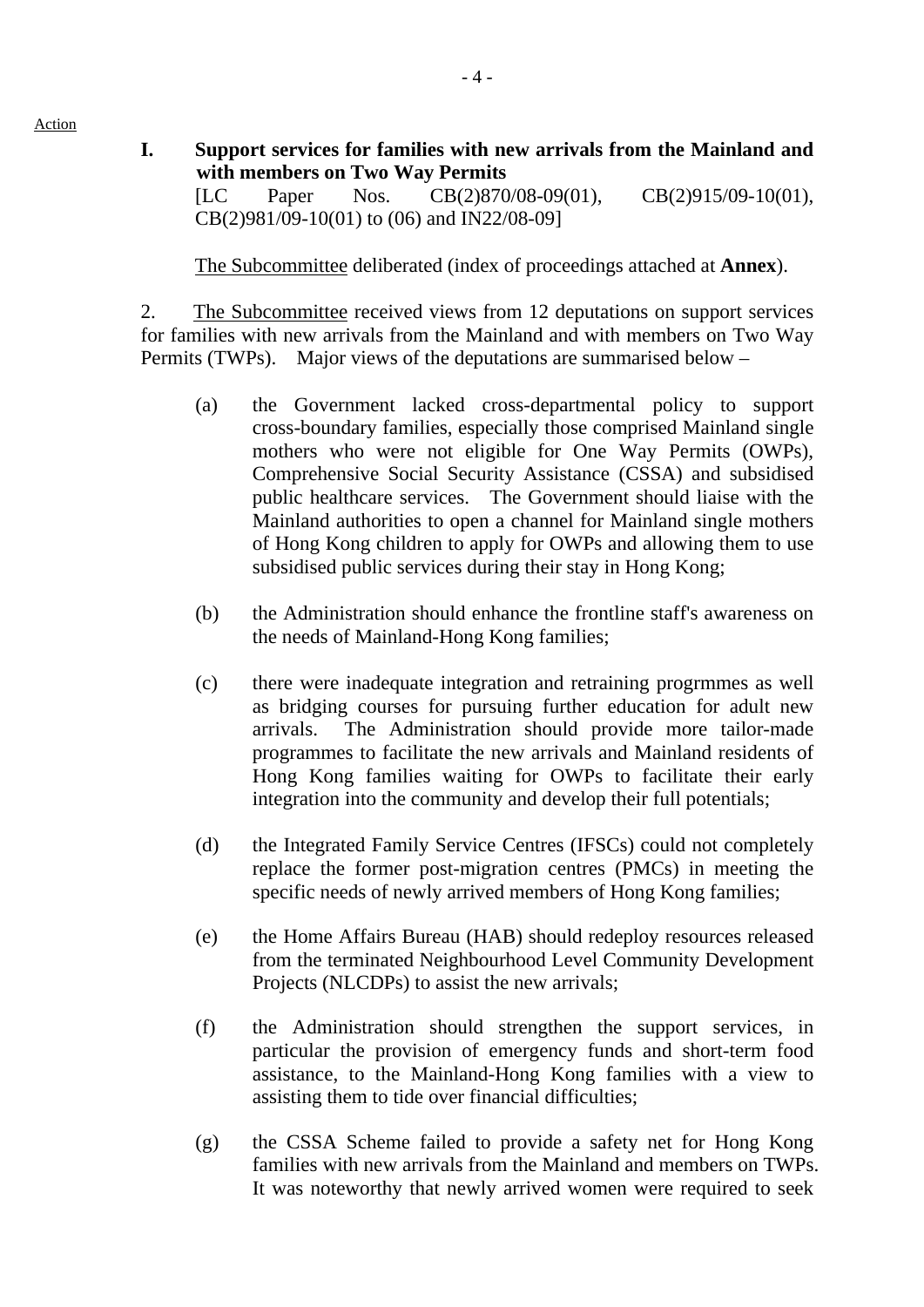Action

employment in order to meet the criteria for waiving the seven-year residence requirement under the CSSA Scheme;

- (h) as Mainland single mothers on TWPs and their Hong Kong children were not eligible for public rental housing application, the Administration should take note of their imminent housing needs, and the Social Welfare Department (SWD) should recommend these cases to Housing Department (HD) for waiving the residence requirement on flat allocation or compassionate rehousing; and
- (i) the Administration should consider relaxing the immigration policy by, say, allowing Mainlanders who were family members of Hong Kong residents on TWPs to work during their stay in Hong Kong, taking into account that they were not visitors but in effect family members of Hong Kong residents.
- 3. The Administration made the following responses
	- (a) relevant bureaux/departments had from time to time exchanged views with the Mainland authorities on arrangements relating to Mainland-Hong Kong families;
	- (b) the residence requirements under the CSSA Scheme provided a rational basis on which the public resources were allocated and ensured the sustainability of a non-contributory social security system. The Director of Social Welfare (DSW) might exercise discretion to waive the residence requirements in the light of the exceptional circumstances of individual cases. The message was disseminated in pamphlets on the CSSA Scheme and SWD's website;
	- (c) IFSCs provided a continuum of services to needy families, including those with new arrivals and members on TWPs. The 61 IFSCs across the territory could provide more accessible and comprehensive services for new arrivals than PMCs. Mainland spouses of Hong Kong residents who were on TWPs could approach IFSCs for assistance when they encountered family problems during their stay in Hong Kong;
	- (d) SWD had provided subvention to the International Social Service Hong Kong Branch (ISS-HK) to operate the Cross-boundary and Inter-country Casework Service, which helped families cope with problems arising from geographical separation. This apart, SWD had linked up its Departmental Hotline with the Arrival Hotline operated by ISS-HK so that calls from new arrivals to SWD Hotline could be transferred to the Arrival Hotline, and callers could receive tailor-made and targeted services provided by ISS-HK;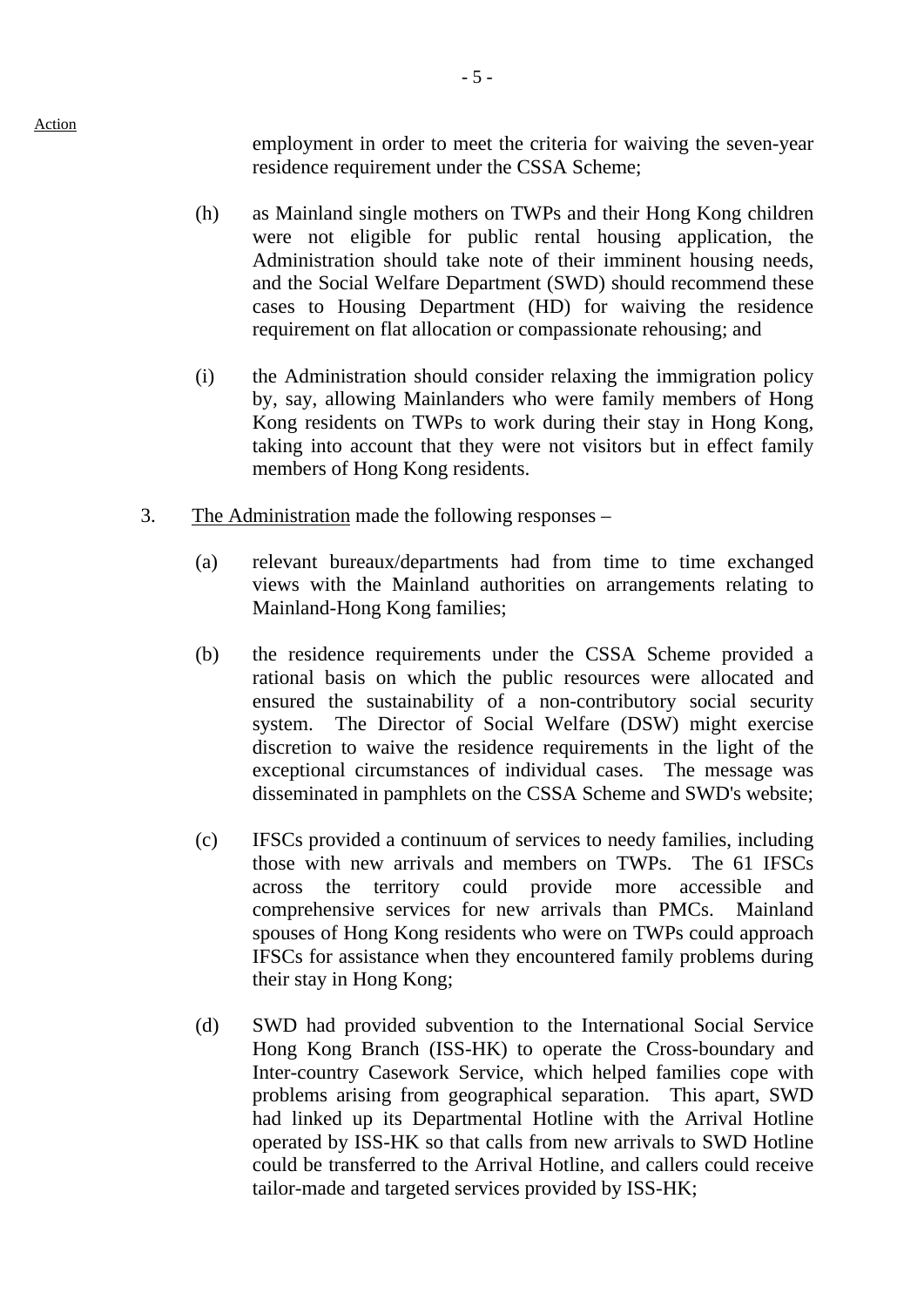- (e) SWD would recommend families with new arrivals which failed to meet the seven-year residence requirement but had pressing housing needs to the Housing Department for consideration of compassionate rehousing taking into account individual case merits;
- (f) the short-term food assistance service projects aimed to provide assistance to needy persons on a temporary basis, with provision for a maximum of six weeks, in order to help them tide over difficulties. Individuals who had long-term welfare needs would be referred to appropriate service units for long-term assistance; and
- (g) HAB was actively discussing with relevant non-governmental organisations about the use of resources released from the terminated NLCDPs to strengthen services to new arrivals.

4. In the light of the deputations' views, members expressed grave concern about the difficulties faced by families with Mainland mothers on TWPs who were not eligible for welfare, housing, healthcare, and training/retraining services, and other long-term support services and assistance. Members urged the Administration to consider –

- (a) exercising discretion to waive the residence requirements under the CSSA Scheme in respect of Mainland mothers of Hong Kong children on TWPs, in particular Mainland single mothers;
- (b) allowing Mainland single mothers on TWPs and their children who were Hong Kong residents to apply for public rental housing flats;
- (c) stipulating in the Funding and Service Agreements (FSAs) of IFSCs regarding the provision of support services for new arrivals and family members of Hong Kong residents who were on TWPs;
- (d) providing longer term food assistance to these families; and
- (e) setting up a cross-departmental team specialising in handling issues and problems relating to Mainland-Hong Kong families.
- 5. In response, the Administration advised that
	- (a) to be eligible for CSSA, applicants had to pass the financial tests and satisfy the residence requirements. Mainland spouses of Hong Kong residents on TWPs who were in genuine hardship could approach IFSCs for assistance, such as provision of short-term food assistance, charitable trust fund, child care services, etc;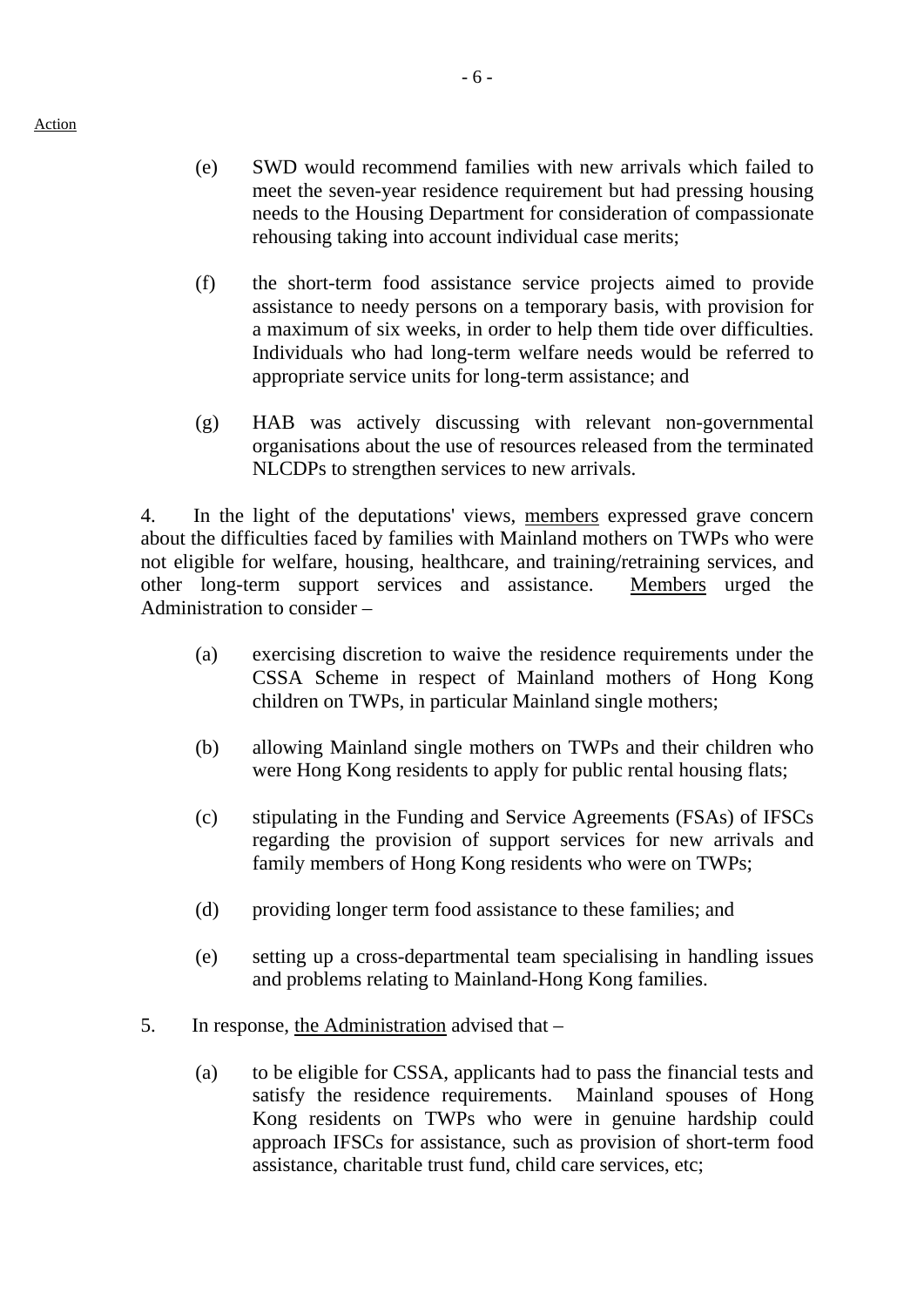Action

- (b) IFSCs provided one-stop comprehensive support services to families, including those with members from the Mainland, having regard to their welfare, child care needs, etc. As compared with PMCs, IFSCs could better facilitate the newly arrived members to integrate into the local communities. Having regard to the specific needs of the communities served by individual IFSCs, it would not be appropriate to stipulate in the FSA the requirement for all IFSCs to provide services to new arrivals when some districts might have a low concentration of new arrivals. Nonetheless, the review on the implementation of the IFSC service mode had examined the effectiveness of IFSC services in serving specific target groups, including new arrivals; and
- (c) the Subcommittee had provided a platform for exchanging views on issues relating to Mainland-Hong Kong families, and relevant bureaux and departments would take into account views of the Subcommittee in formulating and reviewing policies and measures relating to these families.

### Follow-up actions

- Admin  $\sim$  6. The Administration was requested to
	- (a) collate information from the relevant departments on the number of Mainland single mothers on TWPs, if available; and
	- (b) provide information on developmental services provided by the 61 IFSCs to new arrivals and Mainland family members of Hong Kong residents on TWPs, if available.

7. As regards the suggestion of holding a meeting to further discuss the public rental housing policy and arrangements relating to Mainland single mothers on TWPs with Hong Kong children who had genuine difficulties in meeting imminent housing needs, the Chairman said that members might wish to obtain information from the Transport and Housing Bureau in the first place, and consider whether it was necessary to follow up the matter upon receipt of the paper. Members agreed.

8. Members considered that the Administration should understand the needs of the cross-boundary families and plan carefully for the support services for these families. To this end, members agreed that the Census and Statistics Department should be requested to collate statistics relating to the size, structure and demographic characteristics of these families, including the number of family members on TWPs and the number of Mainland single mothers on TWPs, in the forthcoming Population Census.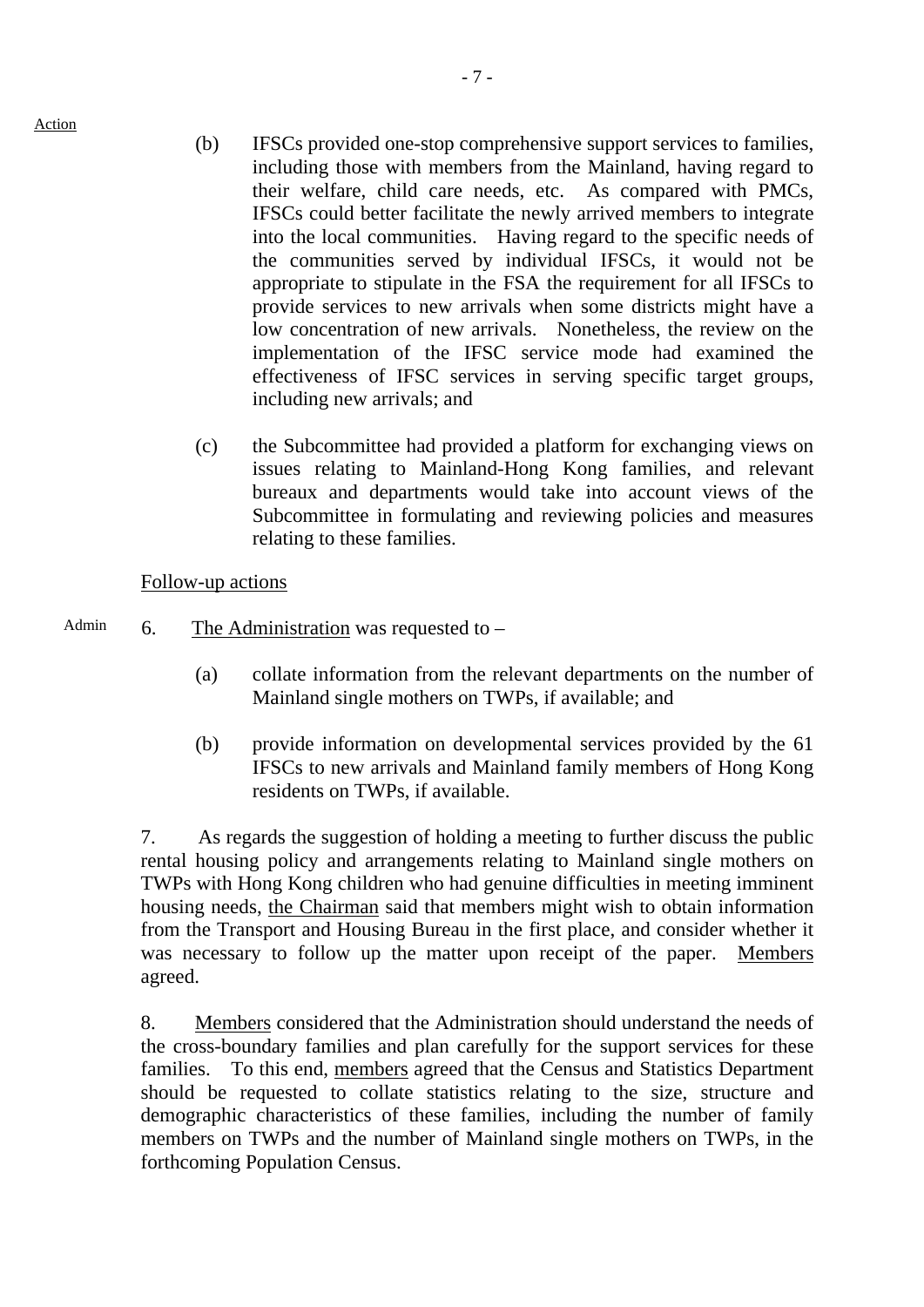9. Members took the view that the Chief Secretary for Administration should be invited to attend a future meeting to discuss the population policy which had impacts on Mainland-HKSAR families.

# **II. Any other business**

10. Members agreed to discuss the immigration policy relating to Mainland-Hong Kong families at the next meeting. Members would be notified of the meeting date in due course.

(*Post-meeting note*: With the concurrence of the Chairman, the next meeting would be scheduled for 22 April 2010.)

11. There being no other business, the meeting ended at 6:49 pm.

Council Business Division 2 Legislative Council Secretariat 15 March 2010

#### Action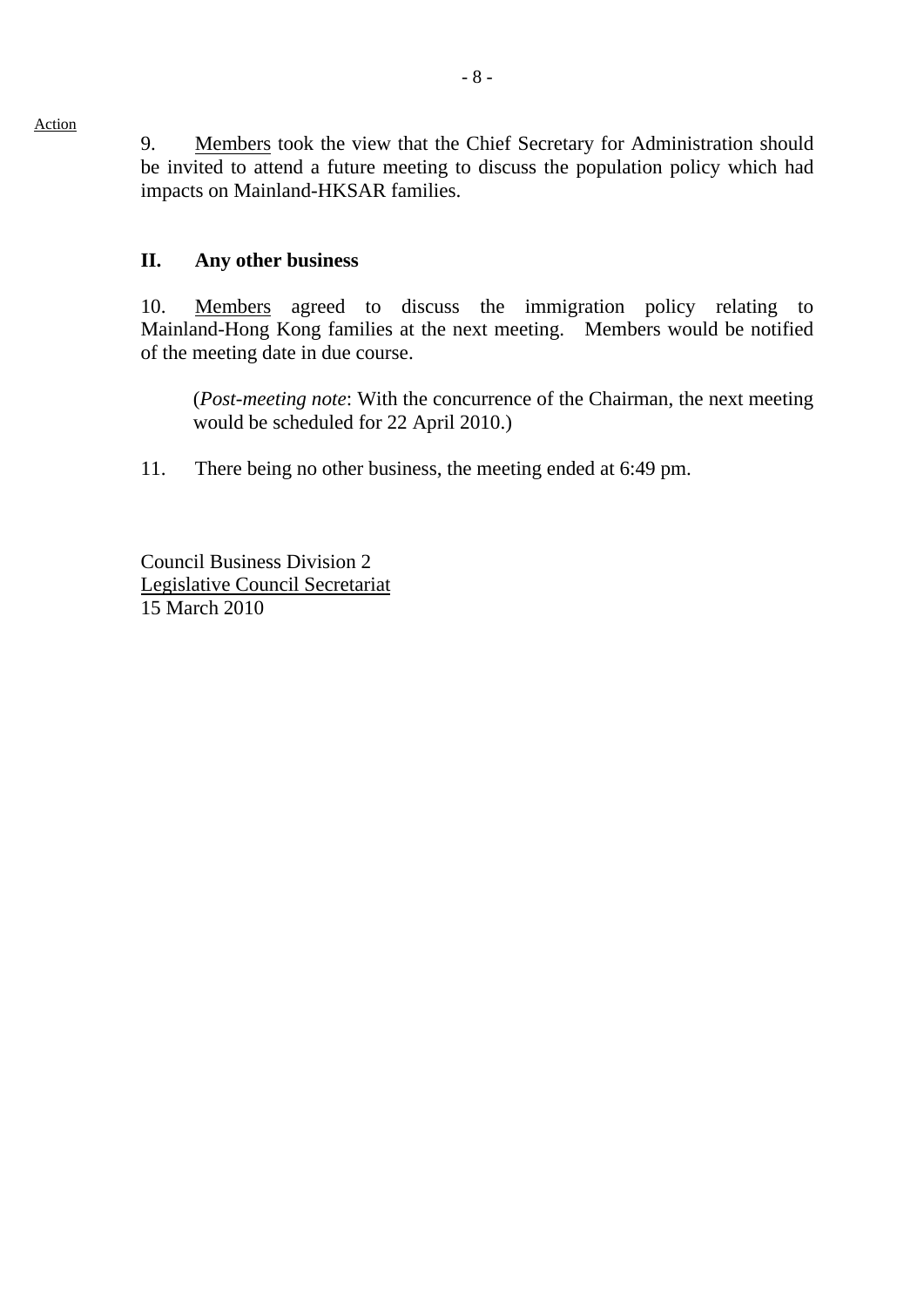# **Proceedings of the 11th meeting of the Subcommittee to Study Issues Relating to Mainland-HKSAR Families on Monday, 22 February 2010, at 4:30 pm in the Chamber of the Legislative Council Building**

| <b>Time marker</b>                                                                                                    | S <sub>p</sub> e <sub>aker(s)</sub>                                 | Subject(s)                                                                                                                                                                                                                                                                                                                                                                                                                                                                                                                                                                                                                                | <b>Action</b><br>required |  |
|-----------------------------------------------------------------------------------------------------------------------|---------------------------------------------------------------------|-------------------------------------------------------------------------------------------------------------------------------------------------------------------------------------------------------------------------------------------------------------------------------------------------------------------------------------------------------------------------------------------------------------------------------------------------------------------------------------------------------------------------------------------------------------------------------------------------------------------------------------------|---------------------------|--|
| Agenda item I – Support services for families with new arrivals from the Mainland and with members on Two Way Permits |                                                                     |                                                                                                                                                                                                                                                                                                                                                                                                                                                                                                                                                                                                                                           |                           |  |
| $000000 - 000615$                                                                                                     | Chairman                                                            | Opening remarks                                                                                                                                                                                                                                                                                                                                                                                                                                                                                                                                                                                                                           |                           |  |
| $000616 - 001018$                                                                                                     | Society for Community<br>Organization                               | Presentation of views as detailed in the submission<br>[LC Paper No. CB(2)981/09-10(01)]<br>that the Government<br>View<br>lacked policy<br>on<br>cross-boundary<br>families<br>and<br>cross-departmental<br>collaboration on providing support to these families,<br>especially those with Mainland single mothers who were<br>eligible for One Way Permits<br>$(OWPs)$ ,<br>not<br>Comprehensive Social Security Assistance (CSSA) and<br>public healthcare services. The Administration should<br>put more efforts to assist these families                                                                                            |                           |  |
| 001019 - 001340                                                                                                       | Split Families Concern<br>Group                                     | Concerns about the hardship faced by Mainland single<br>mothers who failed to meet the residence requirements<br>for CSSA, and request for opening a channel for<br>Mainland single mothers to apply for OWPs and<br>allowing them to use subsidised public healthcare<br>services during their stay in Hong Kong                                                                                                                                                                                                                                                                                                                         |                           |  |
| 001341 - 001735                                                                                                       | <b>International Social</b><br>Service Hong Kong<br>Branch (ISS-HK) | Request for $-$<br>strengthening the cross-departmental collaboration<br>(a)<br>in providing support services to Mainland-Hong<br>Kong families and enhancing the awareness of<br>frontline staff of various government departments<br>on the needs of these families;<br>reviewing and refining the Points System under the<br>(b)<br>OWP Scheme to fully utilise the daily quota; and<br>providing more complementary measures to<br>(c)<br>facilitate the new arrivals and Mainland members<br>of Hong Kong families waiting for OWPs to<br>facilitate their early integration into the community<br>and develop their full potentials |                           |  |
| 001736 - 002200                                                                                                       | Community<br>Development Alliance                                   | View that $-$<br>the Integrated Family Service Centres (IFSCs)<br>(a)<br>completely replace<br>former<br>could<br>not<br>the<br>post-migration centres (PMCs) in meeting the<br>specific needs of newly arrived members of Hong<br>Kong families;<br>the Home Affairs Bureau (HAB) should consider<br>(b)<br>redeploying resources released upon termination of<br>Neighbourhood<br>Level<br>Community<br>some<br>Development Projects (NLCDPs) to assist the new<br>arrivals; and                                                                                                                                                        |                           |  |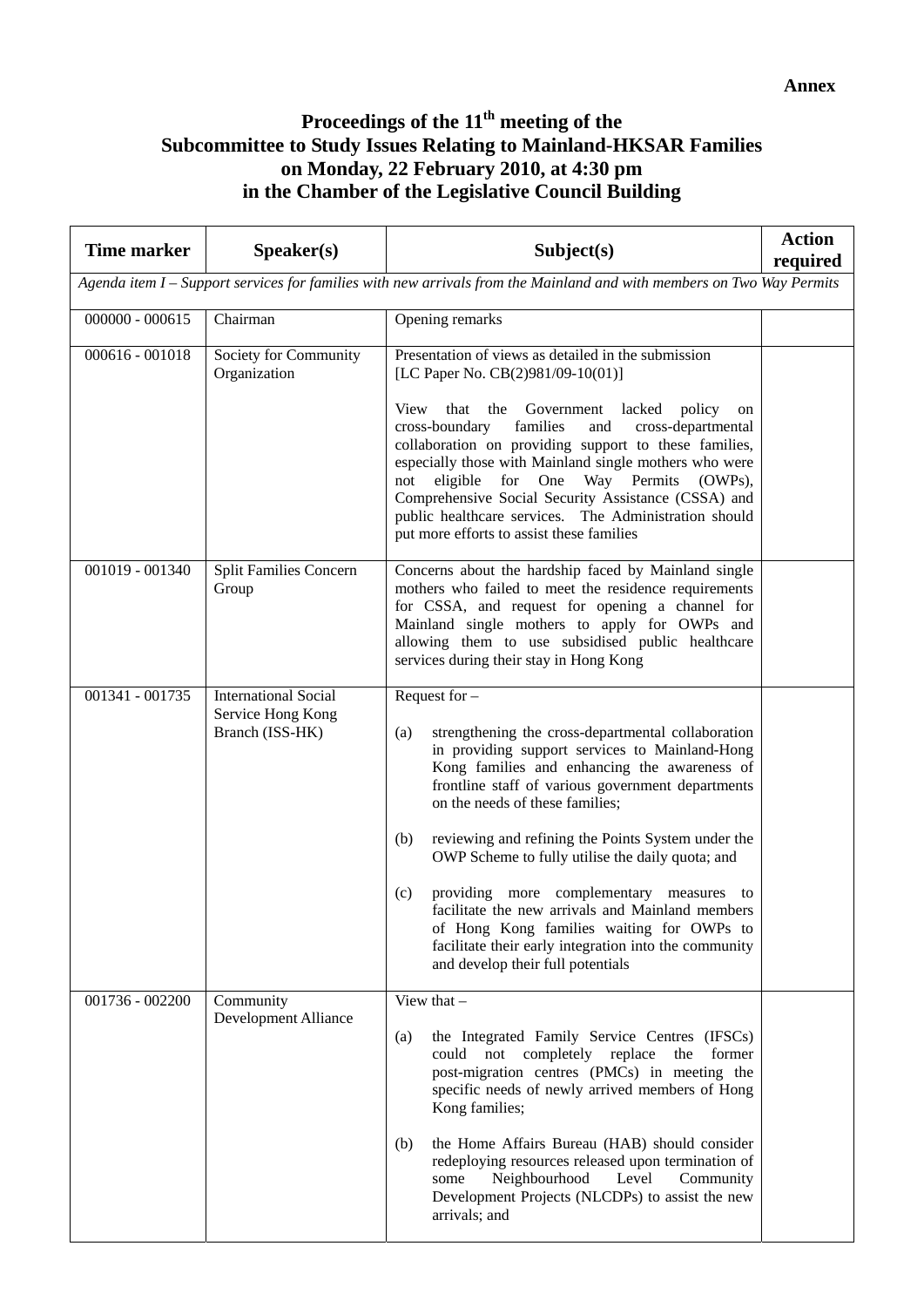| <b>Time marker</b> | S <sub>p</sub> e <sub>aker(s)</sub>                         | Subject(s)                                                                                                                                                                                                                                                                                                                                                                                                                                     | <b>Action</b><br>required |
|--------------------|-------------------------------------------------------------|------------------------------------------------------------------------------------------------------------------------------------------------------------------------------------------------------------------------------------------------------------------------------------------------------------------------------------------------------------------------------------------------------------------------------------------------|---------------------------|
|                    |                                                             | the Administration should also provide support<br>(c)<br>services to families with members visiting Hong<br>Kong on the strength of Two Way Permits (TWPs)                                                                                                                                                                                                                                                                                     |                           |
| $002201 - 002608$  | 關注中港家庭權利聯席                                                  | Presentation of views as detailed in the submission<br>[LC Paper No. CB(2)981/09-10(02)]                                                                                                                                                                                                                                                                                                                                                       |                           |
|                    |                                                             | View that the Steering Committee on Population Policy<br>should review the population policy and relevant policies<br>and measures relating to Mainland-Hong Kong families<br>which were not conducive to family reunion and had<br>posed difficulties to these families.<br>Besides, the<br>recently launched one-year multiple-entry "visiting<br>relatives" exit endorsements had yet to benefit Mainland<br>spouses of Hong Kong residents |                           |
| 002609 - 003017    | Mission To New<br>Arrivals Ltd.                             | Presentation of views as detailed in the submission<br>[LC Paper No. CB(2)981/09-10(03)]                                                                                                                                                                                                                                                                                                                                                       |                           |
|                    |                                                             | View that the Administration should strengthen the<br>support services, in particular the provision of emergency<br>fund<br>and short-term food assistance, to<br>the<br>Mainland-Hong Kong families with a view to assisting<br>them to tide over financial difficulties                                                                                                                                                                      |                           |
| 003018 - 003437    | New Women Arrivals<br>League<br>Chairman                    | Presentation of views as detailed in the submission<br>[LC Paper No. CB(2)981/09-10(04)]                                                                                                                                                                                                                                                                                                                                                       |                           |
|                    |                                                             | Concerns about the difficulties faced by newly arrived<br>women who were required to seek employment even<br>though discretion had been exercised to waive the<br>seven-year residence requirement under the CSSA<br>Scheme                                                                                                                                                                                                                    |                           |
| 003438 - 003935    | Mainland-Hong Kong<br><b>Families Rights</b><br>Association | Concerns about the imminent housing needs of Mainland<br>single mothers on TWPs and their Hong Kong children,<br>and view that the Social Welfare Department (SWD)<br>should recommend cases with grave difficulties to the<br>Housing Department (HD) for compassionate rehousing.<br>This apart, more support services, including integration,<br>development and retraining programmes should be<br>provided to Mainland women on TWPs      |                           |
| 003936 - 004339    | <b>Christian Action</b>                                     | Concerns about the lack of integration and retraining<br>progrmmes and bridging courses for pursuing further<br>education for adult new arrivals and Mainland residents<br>on TWPs who were waiting for OWPs, and residential<br>services for children when their Mainland parents had to<br>return to the Mainland for renewal of TWPs                                                                                                        |                           |
| 004340 - 004806    | Concerning CSSA<br><b>Review Alliance</b>                   | View that the CSSA Scheme failed to provide a safety net<br>for Hong Kong families with new arrivals from the<br>Mainland and with members on TWPs. The welfare<br>policy was contradictory to the Government's policy of<br>promoting integration with the Mainland.<br>The<br>Government should, in the light of the ever-increasing<br>trend of cross-boundary marriages, review the welfare<br>policy                                      |                           |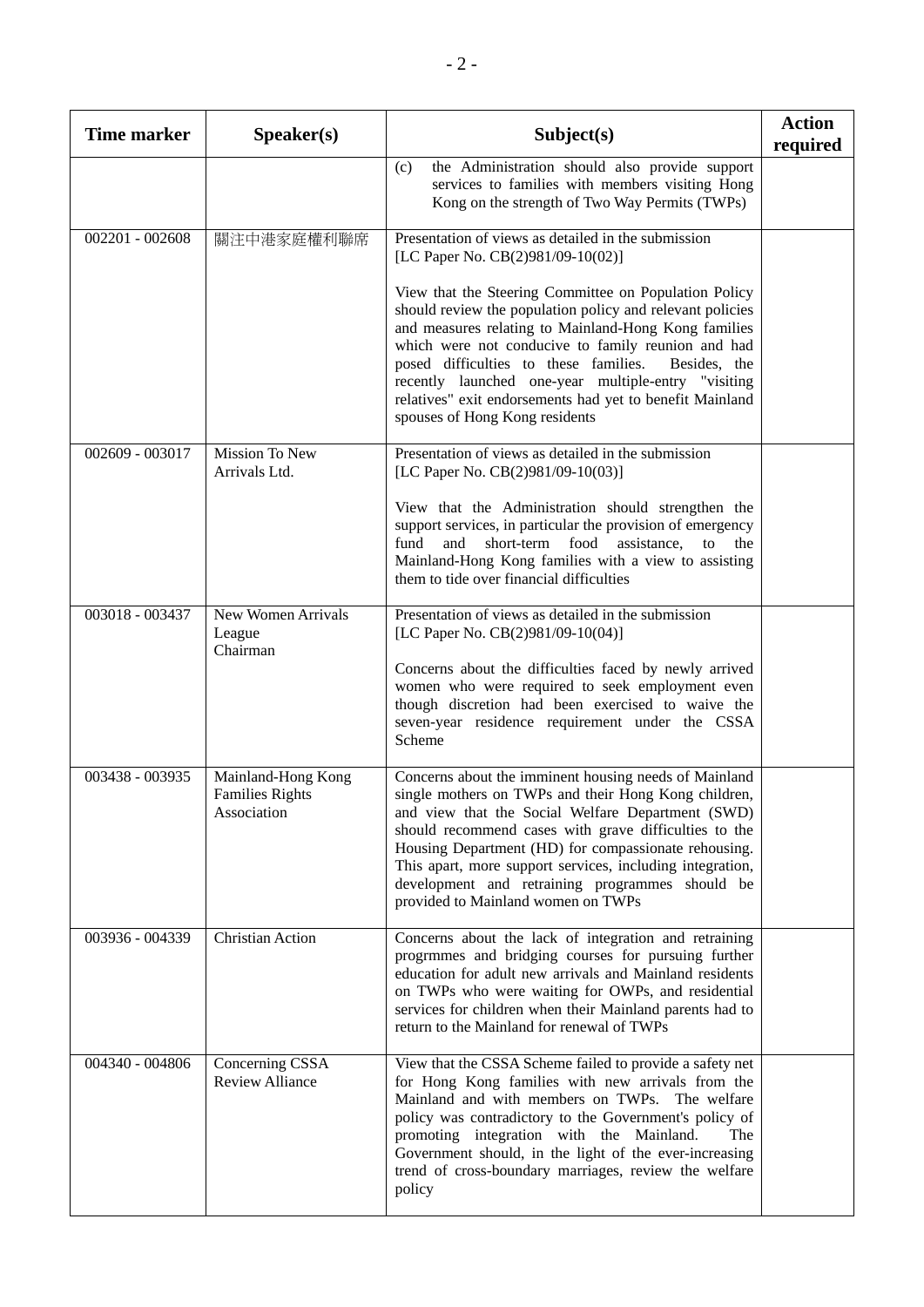| <b>Time marker</b> | S <sub>p</sub> e <sub>aker(s)</sub>                                  | Subject(s)                                                                                                                                                                                                                                                                                                                                                                                                                                                                                                                                                                                                                                                                                                                                                                                                                                                                                                                                                                                                                                                                                                                                                                                                                                                                                                                                                                                                                                                                                                                                                                              | <b>Action</b><br>required |
|--------------------|----------------------------------------------------------------------|-----------------------------------------------------------------------------------------------------------------------------------------------------------------------------------------------------------------------------------------------------------------------------------------------------------------------------------------------------------------------------------------------------------------------------------------------------------------------------------------------------------------------------------------------------------------------------------------------------------------------------------------------------------------------------------------------------------------------------------------------------------------------------------------------------------------------------------------------------------------------------------------------------------------------------------------------------------------------------------------------------------------------------------------------------------------------------------------------------------------------------------------------------------------------------------------------------------------------------------------------------------------------------------------------------------------------------------------------------------------------------------------------------------------------------------------------------------------------------------------------------------------------------------------------------------------------------------------|---------------------------|
| 004807 - 005306    | Justice and Peace<br>Commission of the Hong<br>Kong Catholic Diocese | Presentation of views as detailed in the submission<br>[LC Paper No. CB(2)981/09-10(05)]<br>View that the Administration should address the<br>education needs of newly arrived children, including<br>those aged above 16, and the civil rights of new arrivals<br>in respect of voting and using subsidised public<br>healthcare service.<br>This apart, the Administration<br>should consider relaxing the immigration policy and<br>allowing those TWP holders who were members of Hong<br>Kong families to work in Hong Kong bearing in mind<br>that they were not visitors but in effect family members<br>of Hong Kong residents                                                                                                                                                                                                                                                                                                                                                                                                                                                                                                                                                                                                                                                                                                                                                                                                                                                                                                                                                 |                           |
| 005307 - 005747    | Hong Kong Christian<br>Institute                                     | Presentation of views as detailed in the submission<br>[LC Paper No. CB(2)981/09-10(06)]<br>View that the immigration policy and post migration<br>measures lacked consideration from the family<br>perspective, and urging for setting up a joint liaison<br>working group to handle policies and issues relating to<br>Mainland-Hong Kong families and take care of the<br>education, housing, employment and healthcare needs of<br>family members of Hong Kong residents who were on<br><b>TWPs</b>                                                                                                                                                                                                                                                                                                                                                                                                                                                                                                                                                                                                                                                                                                                                                                                                                                                                                                                                                                                                                                                                                 |                           |
| $005748 - 011347$  | Chairman<br>Administration                                           | In the light of the deputations' views, the Administration<br>made the following responses –<br>as reported to the Subcommittee at the last<br>(a)<br>meeting, the Steering Committee on Population<br>Policy<br>had<br>thoroughly<br>considered<br>the<br>Subcommittee's views;<br>relevant bureaux/departments had from time to<br>(b)<br>time exchanged views with the Mainland<br>authorities on policies which had impacts on<br>Mainland-Hong<br>Kong<br>families<br>and<br>the<br>Administration would maintain communications<br>with the relevant Mainland authorities;<br>the residence requirements under the CSSA<br>(c)<br>Scheme provided a rational basis on which the<br>public resources were allocated and ensured the<br>sustainability of a non-contributory social security<br>system. If an applicant did not meet the residence<br>requirements but was in genuine hardship, the<br>Director of Social Welfare (DSW) might exercise<br>discretion to waive the residence requirements in<br>the light of the exceptional circumstances of<br>individual cases. The message was disseminated<br>in the pamphlet on the CSSA Scheme and SWD's<br>website. Moreover, where a new arrival worked<br>to support his/her family members, discretion<br>would normally be exercised to waive the<br>residence requirements for CSSA in recognition of<br>the new arrival's efforts to become self-supporting;<br>(d)<br>IFSCs provided a continuum of services to needy<br>families, including those with new arrivals and<br>members on TWPs.<br>The 61 IFSCs over the |                           |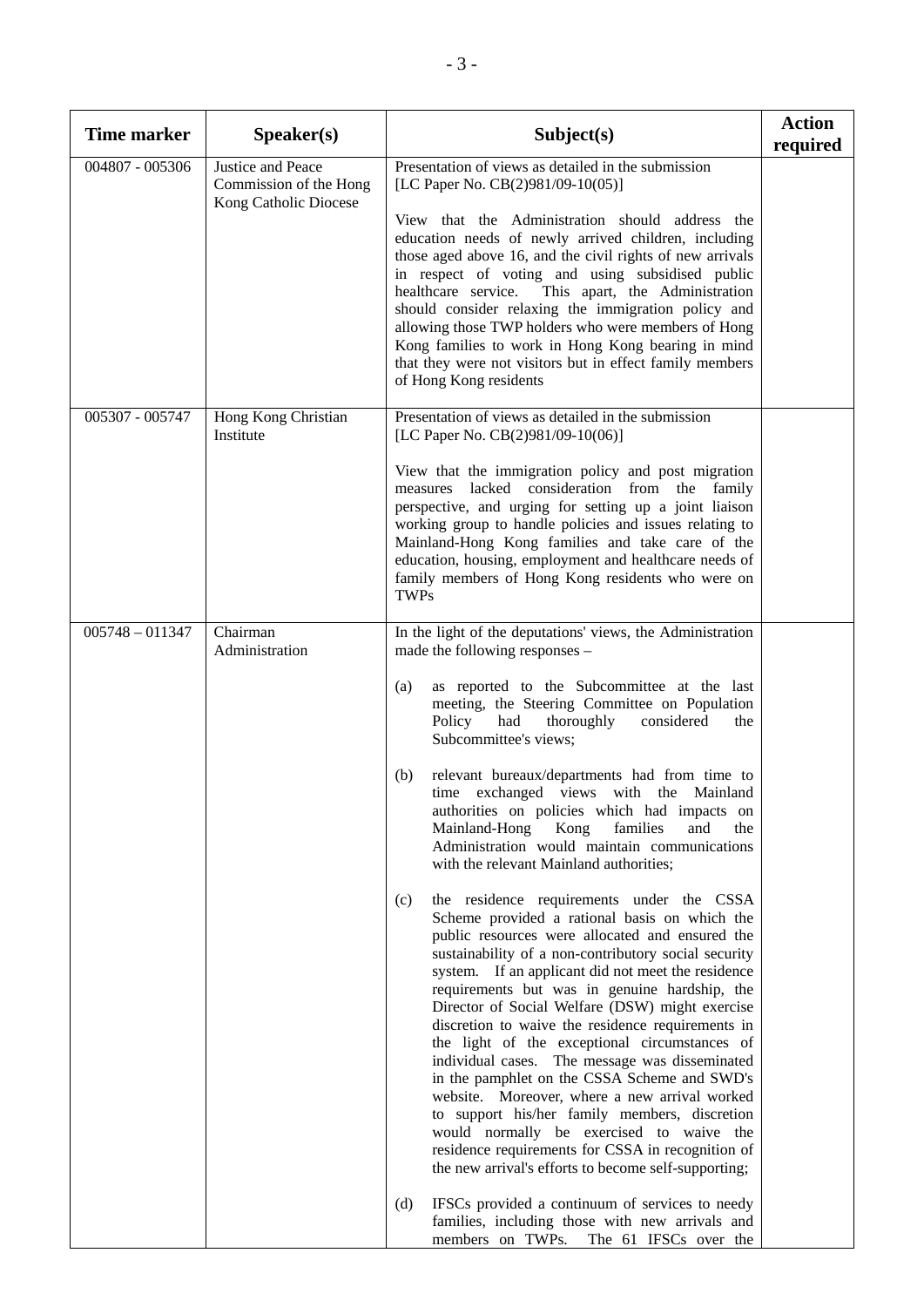| <b>Time marker</b> | Speaker(s)                                      | Subject(s)                                                                                                                                                                                                                                                                                                                                                                                                                                                                                                         | <b>Action</b><br>required |
|--------------------|-------------------------------------------------|--------------------------------------------------------------------------------------------------------------------------------------------------------------------------------------------------------------------------------------------------------------------------------------------------------------------------------------------------------------------------------------------------------------------------------------------------------------------------------------------------------------------|---------------------------|
|                    |                                                 | territory could provide more accessible and<br>comprehensive services for new arrivals than<br>PMCs.<br>Mainland spouses of Hong Kong<br>residents who were on TWPs could approach<br>IFSCs for assistance when they encountered family<br>problems during their stay in Hong Kong;                                                                                                                                                                                                                                |                           |
|                    |                                                 | SWD had provided subvention to ISS-HK to<br>(e)<br>operate the Cross-boundary and Inter-country<br>Casework Service, which helped families cope<br>from<br>with<br>problems<br>arising<br>geographical<br>separation. This apart, SWD had linked up its<br>Departmental Hotline with the Arrival Hotline<br>operated by ISS-HK so that calls from new arrivals<br>to SWD Hotline could be transferred to the Arrival<br>Hotline and callers could receive tailor-made and<br>targeted services provided by ISS-HK; |                           |
|                    |                                                 | SWD would recommend families with new arrivals<br>(f)<br>who failed to meet the seven-year residence<br>requirement but had imminent housing needs to the<br>Housing Department for<br>consideration<br><sub>of</sub><br>compassionate rehousing taking into account<br>individual case merits;                                                                                                                                                                                                                    |                           |
|                    |                                                 | the short-term food assistance service projects<br>(g)<br>aimed to provide assistance to needy persons on a<br>temporary basis, with provision for a maximum of<br>six weeks, in order to help them tide over<br>Individuals who had long-term<br>difficulties.<br>welfare needs would be referred to appropriate<br>service units for long-term assistance; and                                                                                                                                                   |                           |
|                    |                                                 | HAB was actively discussing with the relevant<br>(h)<br>non-governmental organisations (NGOs) on the use<br>of resources released from the terminated<br>NLCDPs, including strengthening support services<br>for new arrivals                                                                                                                                                                                                                                                                                      |                           |
|                    |                                                 | The Chairman was of the view that the Transport and<br>Housing Bureau should be requested to advise on the<br>public rental housing policy and arrangements in respect<br>of flat allocation concerning Mainland single mothers<br>with Hong Kong children                                                                                                                                                                                                                                                         |                           |
| $011348 - 012353$  | Chairman<br>Mr WONG Kwok-hing<br>Administration | Implementation of the new arrangements for one-year<br>multiple-entry exit endorsements and obstetric service<br>charges for Mainland spouses of Hong Kong residents                                                                                                                                                                                                                                                                                                                                               |                           |
|                    |                                                 | Concerns about the well-being of children whose<br>mothers were Mainland residents on TWPs and were not<br>eligible for CSSA for not meeting the residence<br>requirements, and whether discretion could be given to<br>these families in applying for CSSA                                                                                                                                                                                                                                                        |                           |
|                    |                                                 | The Administration's response that to be eligible for<br>CSSA, applicants must pass the financial tests and satisfy<br>the residence requirements in the light of the finite<br>resources. Notwithstanding this, families with genuine<br>hardship could approach SWD and NGOs for assistance,<br>such as provision of short-term food assistance and                                                                                                                                                              |                           |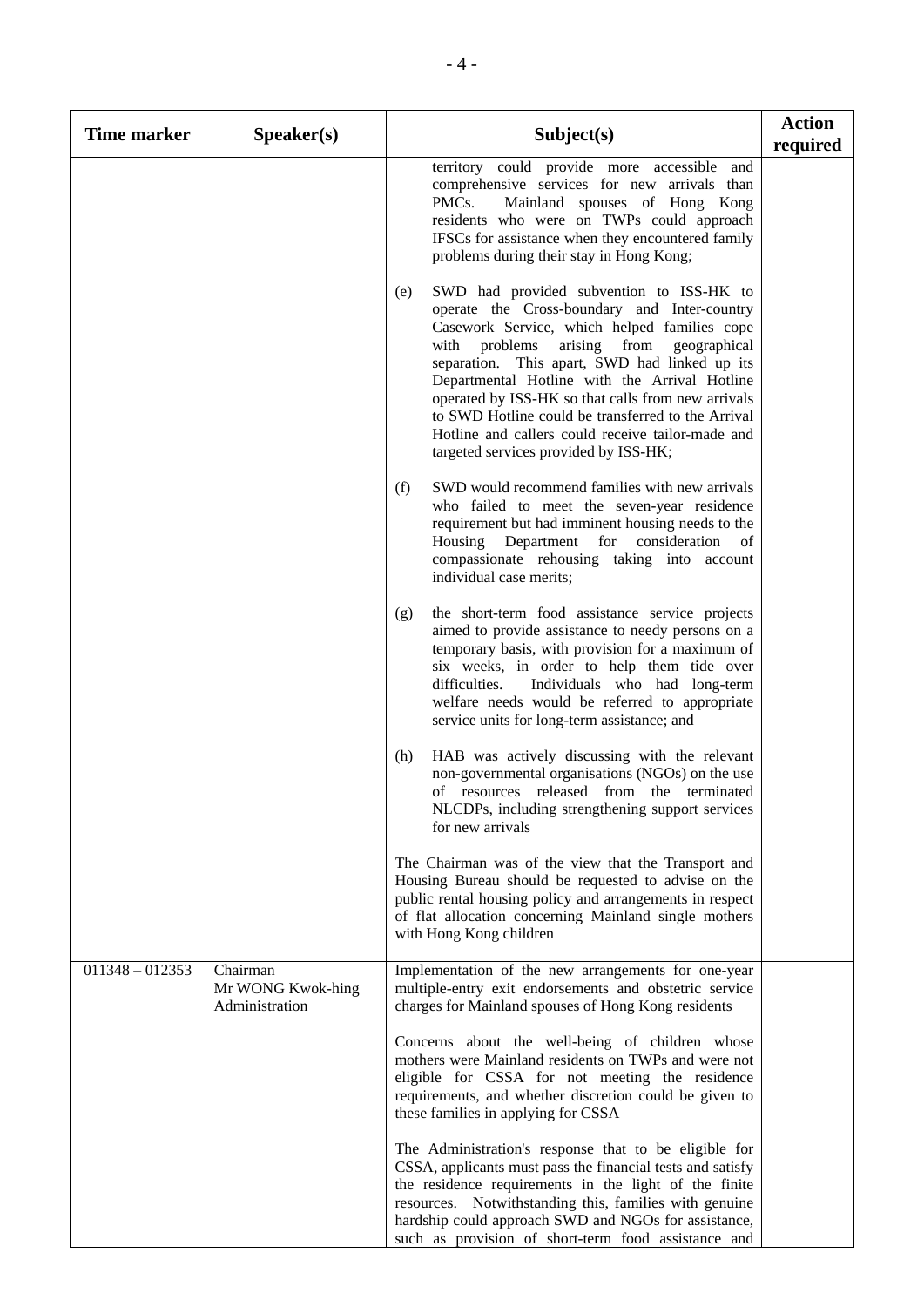| <b>Time marker</b> | Speaker(s)                                       | Subject(s)                                                                                                                                                                                                                                                                                                                                                                                                                                                | <b>Action</b><br>required |
|--------------------|--------------------------------------------------|-----------------------------------------------------------------------------------------------------------------------------------------------------------------------------------------------------------------------------------------------------------------------------------------------------------------------------------------------------------------------------------------------------------------------------------------------------------|---------------------------|
|                    |                                                  | charitable trust funds.<br>Besides, various day and<br>residential child care services were available to children<br>who had genuine needs and met the admission criteria.<br>These services were also available to children born in<br>Hong Kong whose parents were Mainland spouses of<br>Hong Kong residents on TWPs                                                                                                                                   |                           |
|                    |                                                  | WONG Kwok-hing strongly requested the<br>Mr<br>Administration to take into account the well-being of the<br>children and consider exercising discretion to waive the<br>residence requirements for CSSA applications from<br>Mainland single mothers of Hong Kong children                                                                                                                                                                                |                           |
| 012354 - 013135    | Mr LEUNG Yiu-chung<br>Chairman<br>Administration | Expressing concerns about the difficulties faced by<br>single-parent families comprising Hong Kong children<br>and Mainland single mothers on TWPs, Mr LEUNG<br>Yiu-chung requested the Administration to review afresh<br>the need for setting up a cross-departmental team to<br>handle problems specifically relating to Mainland-Hong<br>Kong families                                                                                                |                           |
|                    |                                                  | The Administration's response that $-$                                                                                                                                                                                                                                                                                                                                                                                                                    |                           |
|                    |                                                  | the Subcommittee had provided a platform for<br>(a)<br>exchanging views on issues<br>relating<br>to<br>Mainland-Hong Kong families and relevant<br>bureaux and departments would take into account<br>views of the Subcommittee in formulating and<br>reviewing policies and measures which had<br>impacts on these families; and                                                                                                                         |                           |
|                    |                                                  | IFSCs provided one-stop comprehensive services<br>(b)<br>to families having regard to their welfare, child<br>care needs, etc. Mainland spouses of Hong Kong<br>residents who were on TWPs could approach<br>IFSCs for assistance when they encountered family<br>problems during their stay in Hong Kong. As<br>compared with PMCs, IFSCs could better facilitate<br>the early integration of newly arrived family<br>members into the local communities |                           |
| 013136 - 014022    | Mr CHEUNG Kwok-che<br>Chairman                   | Enquiries -                                                                                                                                                                                                                                                                                                                                                                                                                                               |                           |
|                    | Administration                                   | about the reasons for requiring newly arrived<br>(a)<br>with children below 12<br>to<br>seek<br>women<br>employment notwithstanding discretion had been<br>exercised to waive the seven-year residence<br>requirement under the CSSA Scheme; and                                                                                                                                                                                                          |                           |
|                    |                                                  | whether provision of services for new arrivals and<br>(b)<br>Hong Kong family members on TWPs would be<br>stipulated in the Funding and Service Agreements<br>(FSAs) of IFSCs and whether consideration would<br>be given to re-opening PMCs                                                                                                                                                                                                              |                           |
|                    |                                                  | The Administration's response that -                                                                                                                                                                                                                                                                                                                                                                                                                      |                           |
|                    |                                                  | under the CSSA Scheme, where a new arrival<br>(a)<br>worked to support his/her family members, DSW<br>might exercise discretion to waive the residence<br>requirements in recognition of the new arrival's<br>efforts to become self-supporting;                                                                                                                                                                                                          |                           |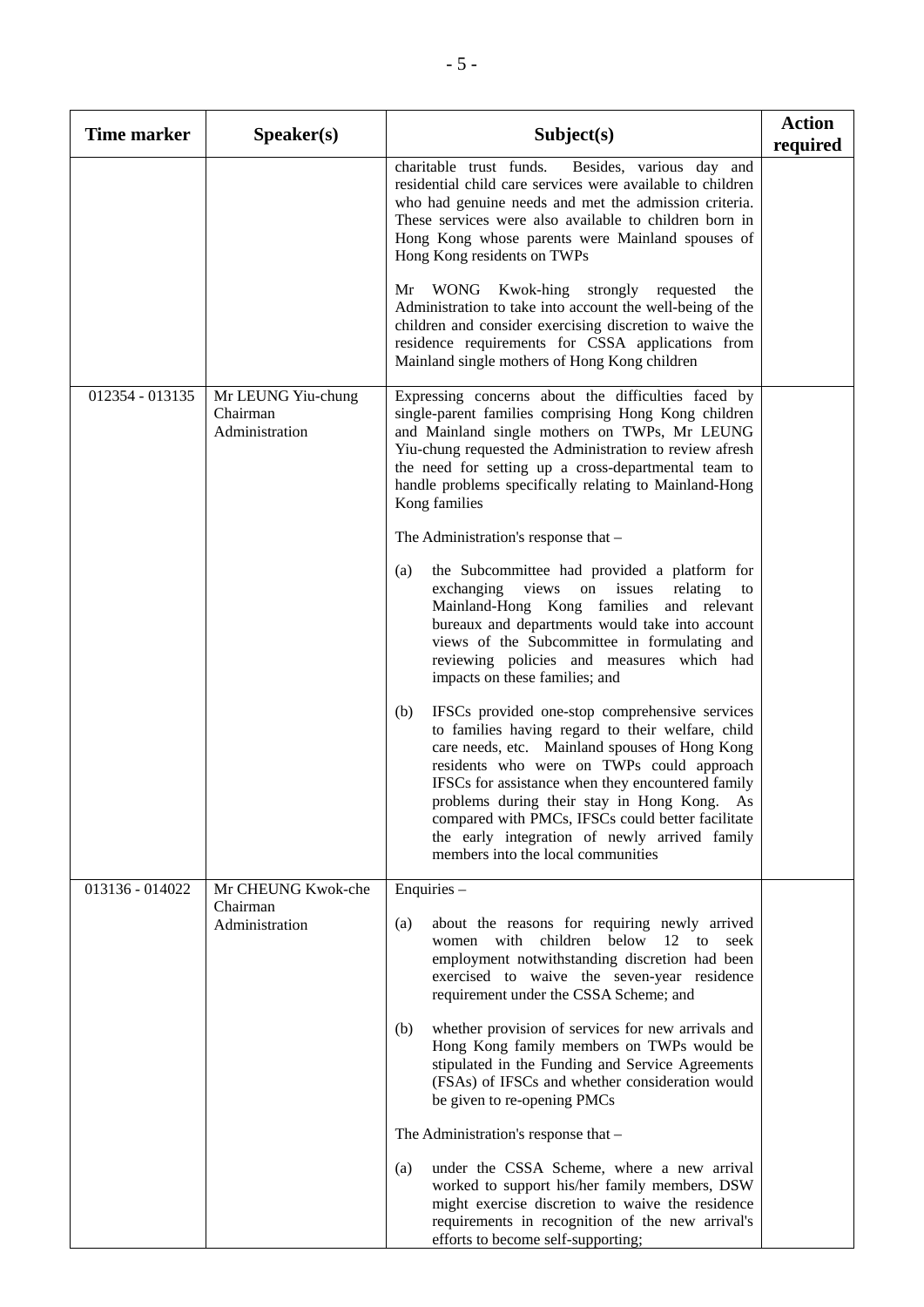| <b>Time marker</b>           | Speaker(s)                                                  | Subject(s)                                                                                                                                                                                                                                                                                                                                                                                                                                                                                                                                                                                                                                                                                                                                                                                                   | <b>Action</b><br>required |
|------------------------------|-------------------------------------------------------------|--------------------------------------------------------------------------------------------------------------------------------------------------------------------------------------------------------------------------------------------------------------------------------------------------------------------------------------------------------------------------------------------------------------------------------------------------------------------------------------------------------------------------------------------------------------------------------------------------------------------------------------------------------------------------------------------------------------------------------------------------------------------------------------------------------------|---------------------------|
|                              |                                                             | individual IFSCs sought to provide a continuum of<br>(b)<br>services to families having regard to the specific<br>needs of the communities they were serving. It<br>would not be appropriate to stipulate in the FSA the<br>requirement for all IFSCs to provide services to<br>new arrivals when some districts might have a low<br>concentration of new arrivals. Nonetheless, the<br>review on the implementation of the IFSC service<br>mode had examined the effectiveness of IFSC<br>services in serving specific target groups, including<br>new arrivals; and<br>Mainland spouses of Hong Kong residents on<br>(c)<br>TWPs who were in genuine hardship could<br>approach IFSCs for assistance, such provision of<br>short-term food assistance, charitable trust fund,<br>child care services, etc. |                           |
| 014023 - 014929              | Ms Cyd HO<br>Chairman<br>Administration                     | Expressing grave concern about the imminent housing<br>needs of families with Mainland single mothers on<br>TWPs, the Administration should consider applications<br>for public rental housing units from children of these<br>families who were Hong Kong residents, and providing<br>them with longer term food assistance on a par with the<br>assistance for political asylum seekers<br>The Administration was requested to collate information<br>on the number of Mainland single mothers of Hong Kong<br>children on TWPs in Hong Kong, if available                                                                                                                                                                                                                                                 | <b>Admin</b>              |
| $\overline{014930} - 015038$ | Chairman<br>Mr CHEUNG Kwok-che                              | Request for the attendance of the Chief Secretary for<br>Administration to a future meeting of the Subcommittee<br>to discuss the population policy                                                                                                                                                                                                                                                                                                                                                                                                                                                                                                                                                                                                                                                          |                           |
| 015039 - 015244              | Chairman<br>New Women Arrivals<br>League                    | View that IFSCs could not address the needs of new<br>arrivals and should be reviewed                                                                                                                                                                                                                                                                                                                                                                                                                                                                                                                                                                                                                                                                                                                        |                           |
| 015245 - 015416              | Community<br>Development Alliance                           | View that IFSC staff was overloaded and priority was<br>given to remedial services. The development needs of<br>new arrivals were compromised                                                                                                                                                                                                                                                                                                                                                                                                                                                                                                                                                                                                                                                                |                           |
| 015417 - 015641              | 關注中港家庭權利聯席                                                  | View that the Administration should review the<br>population policy, provide more support services to new<br>arrivals and Mainland family members of Hong Kong<br>residents on TWPs, and that the Census and Statistics<br>Department (C&SD) should collate information relating<br>to Mainland-Hong Kong families, such as the number of<br>Mainland single mothers on TWPs and profiles of<br>cross-boundary students, with a view to better<br>understanding their needs for policy planning                                                                                                                                                                                                                                                                                                              |                           |
| 015642 - 015811              | <b>Mission To New</b><br>Arrivals Ltd.                      | View that the Government would devise measures to<br>assist the Mainland single mothers on TWPs from a<br>family perspective                                                                                                                                                                                                                                                                                                                                                                                                                                                                                                                                                                                                                                                                                 |                           |
| 015812 - 020034              | Mainland-Hong Kong<br><b>Families Rights</b><br>Association | View that more training should be provided to frontline<br>staff of IFSCs to enhance their sensitivity in assisting<br>Mainland spouses of Hong Kong residents on TWPs                                                                                                                                                                                                                                                                                                                                                                                                                                                                                                                                                                                                                                       |                           |